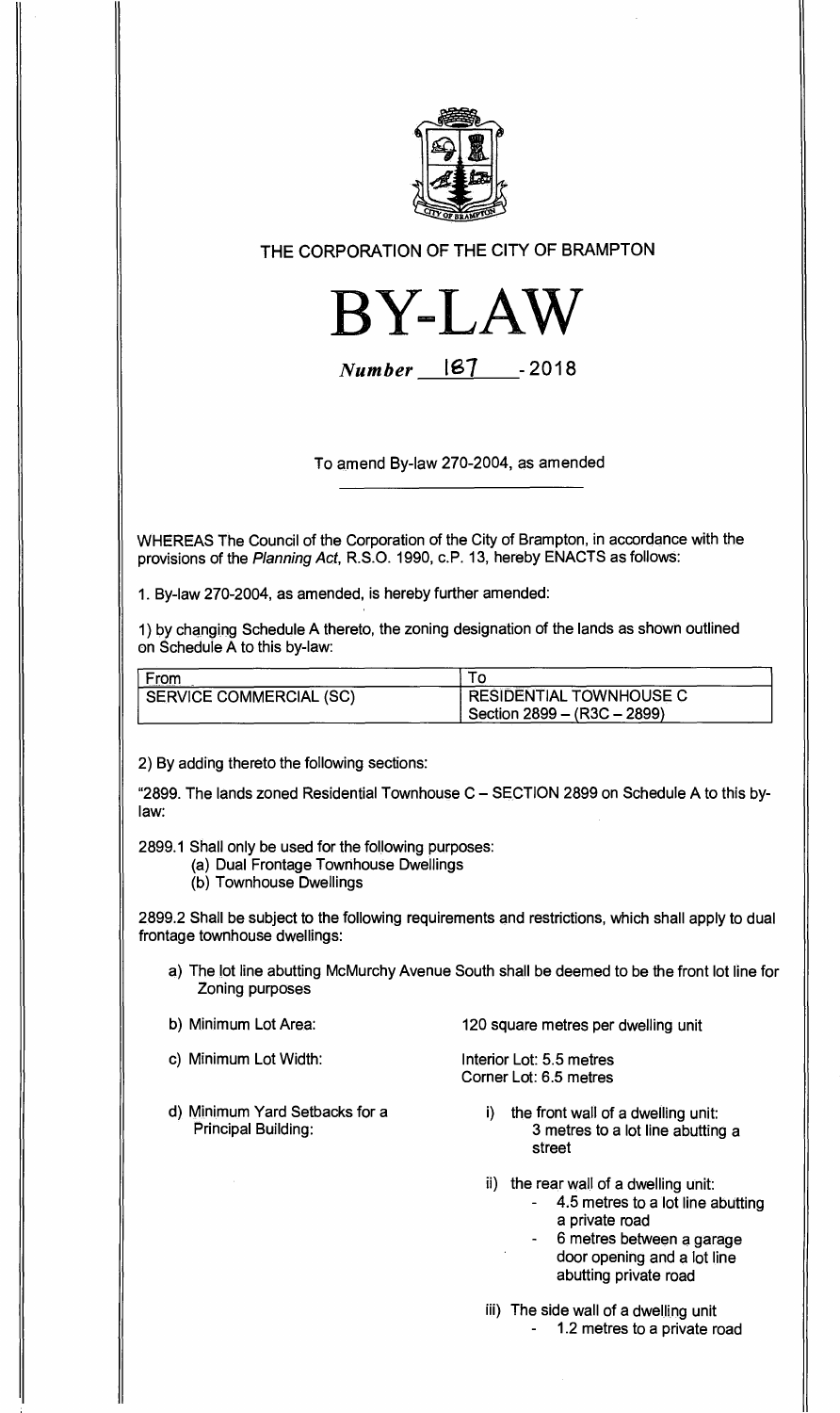2.5 metres to a lot line abutting lands zoned R4A-3347

e) Maximum Building Height:

11.0 metres

13.0 metres

f) Maximum Building Height within 12 metres of Lands Zoned R2A:

g) Minimum Landscaped Open Space:

Other than approved driveway locations and encroachments permitted by Section 6.13 of this By-law, the front yard, rear yard and side yard of a dwelling shall only be used as landscaped open space

- h) The following shall not be permitted in the rear yard:
- i. Sheds or accessory structures
- ii. Boats, trailers and/or seasonal
	- recreational equipment
- i) Garbage and refuse, including containers for the storage of recyclable materials, shall not be stored in the front yard, rear yard, and/or side yard
- j) Air conditioning units shall not be permitted in the front yard
- k) Section 10.13.2 of this By-law shall not apply

2899.3 Shall be subject to the following requirements and restrictions, which shall apply to townhouse dwellings:

- 
- b) Minimum Lot Width: Interior Lot: 5.0 metres

c) Minimum Yard Setbacks for a Principal Building:

a) Minimum Lot Area: 120 square metres per dwelling unit

Corner Lot: 6.0 metres

- i) the front wall of a dwelling unit:
	- 4.5 metres to a lot line abutting a private road
	- 6 metres between a garage door opening and a lot line abutting a private road

ii) the rear wall of a dwelling unit:

- 6.0 m to a rear lot line
	- No more than two consecutive dwelling units shall be sited at the same distance from the rear lot line after which subsequent dwelling unit shall be sited at a minimum variation of 1.5 m
- iii) The side wall of a dwelling unit:
	- 1.5 metres to a common amenity area
	- 1.2 metres to a lot line abutting lands zoned R2A

d) Maximum Building height 11.0 metres

e) Minimum Landscaped Open Space: Other than approved driveway locations and encroachments permitted by Section 6.13 of this By-law, the front yard and side yard of a dwelling shall only be used as landscaped open space

> Each dwelling unit shall have a minimum of 25 square metres of landscaped open space in the rear yard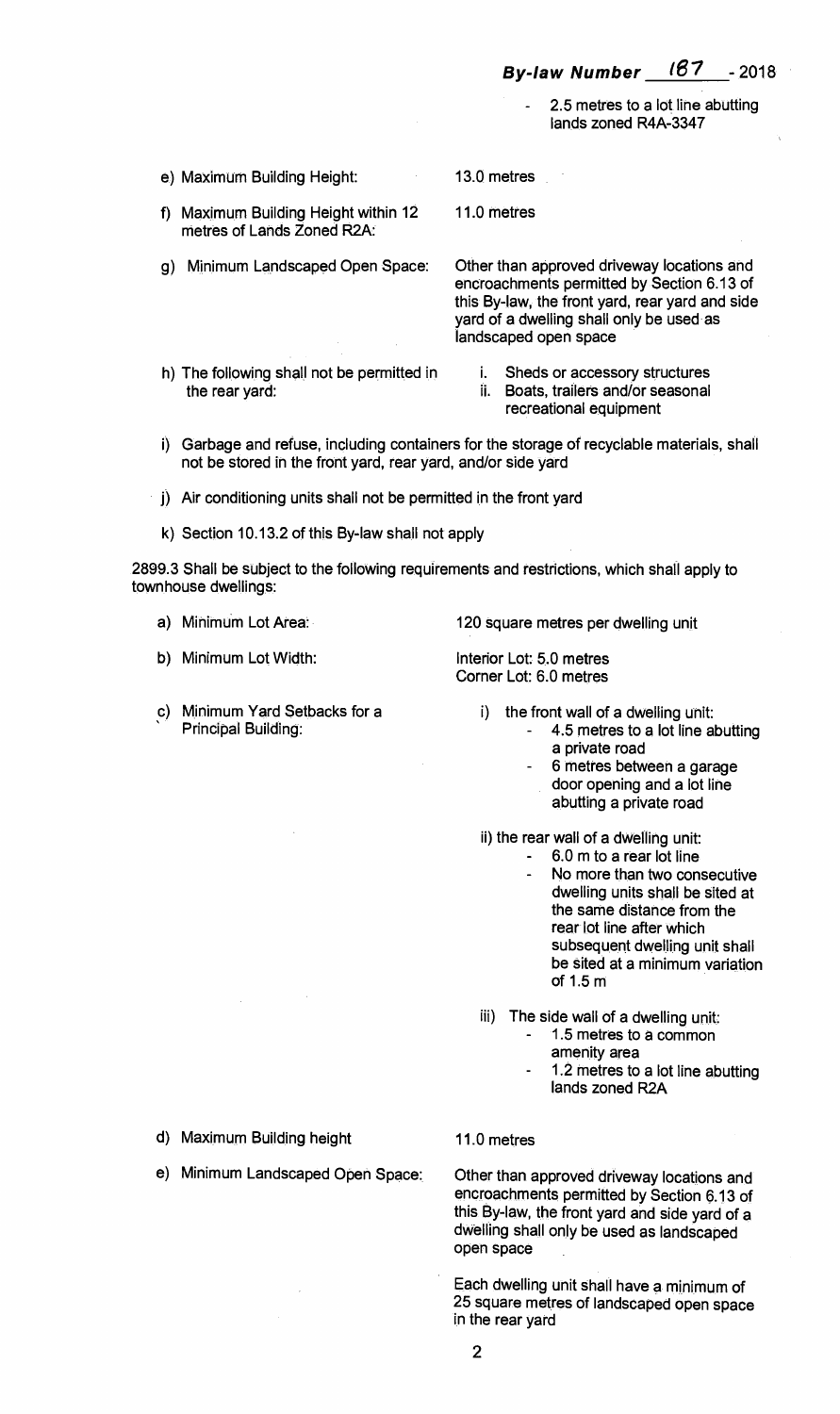f) Garbage and refuse, including containers for the storage of recyclable materials shall not be stored in the front yard and/or the side yard

2899.4 For all uses permitted in Section R3C — SECTION 2899 the following additional provisions shall apply:

- a) Notwithstanding Section 10.10 (a) of this By-law, within a required front yard, the maximum height of a fence shall not exceed 1.2 metres;
- b) Notwithstanding Section 6.17.1 (d)(3) of this By-law, a private road having a minimum width of 6.0 metres shall be permitted as an access aisle to parking spaces located on a private residential driveway; and,
- c) Notwithstanding Section 10.9.1.B (7), a residential driveway shall have a maximum width of 3.0 metres.

**ENACTED and PASSED this 12th day of September, 2018.** 



(File CO1W05.041)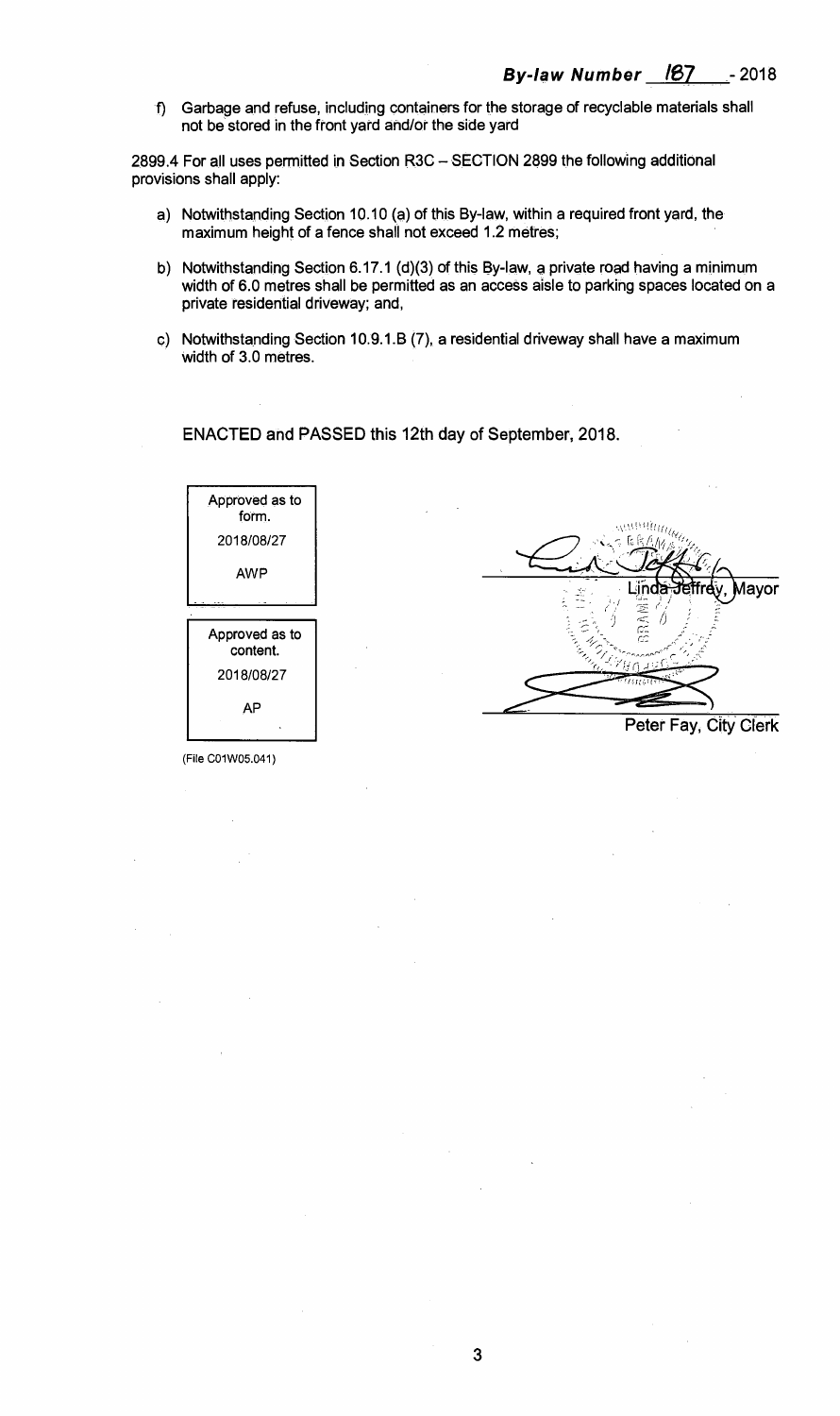